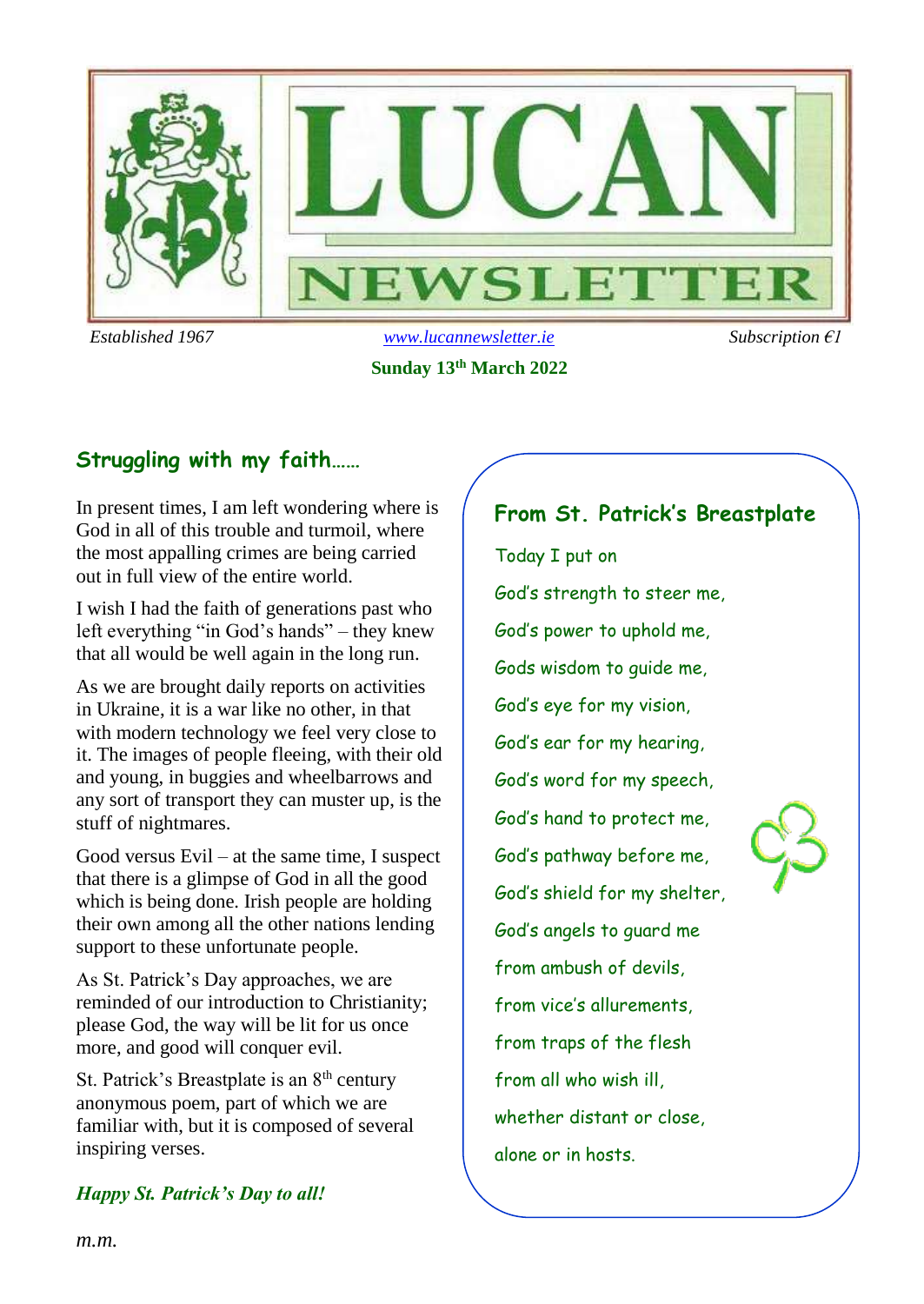### **Lucan Citizens Information Centre From 1 January 2022, our telephone number is 0818 07 5090**[. www.citizensinformation.ie](http://www.citizensinformation.ie/)

**COVID-19** has changed the service we offer to the public. Our drop-in service is not currently available, but we are taking phone calls, answering emails, and providing a call back service.



**Call us on 0818 07 5090**, leave a message with your name and number and an Information Officer will return your call within 2 working days, or you can email your query to us at [lucan@citinfo.ie](mailto:lucan@citinfo.ie) and someone will reply.

#### **Citizens Information Phone Service (CIPS)**

0818 07 4000 operates on Monday to Friday 9 am to 8 pm.

**MABS** – the Money Advice and Budgeting Service is the State's money advice service, guiding people through dealing with problem debt for over 20 years.

MABS Clondalkin phone 0818 07 2270

### **Travelling to Ireland during Covid 19**

From 6 March 2022, all COVID-19 travel restrictions are removed. You no longer need to complete a passenger locator form. You also no longer need proof of vaccination or recovery, or a COVID-19 test.

You should follow public health advice if you develop symptoms of COVID-19 or if you are a close contact of a confirmed case of COVID-19.

If you plan to travel on to Northern Ireland, you should check current guidance.

Further information is available on the following website: Travelling to Ireland during COVID-19 (citizensinformation.ie)

### **COVID-19 Pandemic Unemployment Payment (PUP)**

From 8 March 2022, people getting a PUP rate of €250 will have their PUP reduced to €208.

### **Fuel Allowance**

In the week beginning 14 March 2022, the additional one-off payment of  $E125$  to people getting Fuel Allowance will be paid. It will be paid on the same day as the qualifying social welfare payment for Fuel Allowance.

### **COVID-19 enhanced Illness Benefit**

People under 40 can no longer use proof that they requested an antigen test kit from the HSE to get COVID-19 enhanced Illness Benefit. You must

have a 'medical certificate of incapacity for work' or a text message from the HSE that you have tested positive for COVID-19, or registered a positive antigen test with the HSE to apply for COVID-19 enhanced Illness Benefit.

### **Intreo Centres**

Intreo centres and branch offices have returned to normal opening times.

### **Drug Payment Scheme threshold reduction**

From 1 March 2022, you will pay a maximum of  $€80$  in a calendar month (reduced from  $€100$ ) for certain prescription drugs and medicines.

Under the Drugs Payment Scheme, you pay a maximum of €80 in a calendar month for approved prescribed drugs and medicines, and certain appliances, for use by yourself and your family in that month.

The HSE Primary Care Reimbursement Service provides a list of medicines or aids provided under the Drugs Payment Scheme. These products are approved for the schemes by the HSE. If a reference price has been set for the drugs you are prescribed, this is the price that the HSE will use to calculate your monthly drugs costs.

If you have a medical Card, you are not eligible for the scheme.

Terms and conditions apply to this scheme, more information is available on Drugs Payment Scheme (citizensinformation.ie)

You can apply for the Drugs Payment Scheme online at mydps.ie.

You can get a paper application form from your Local Health Office. You can also download a copy of the Drug Payment Scheme application form (pdf).

#### *Further information*

Drugs Payment Scheme Client Registration Unit PO Box 12966, Dublin 11 Locall: 0818 224 478 Homepage: https://www.mydps.ie/ Homepage: http://www.drugspayment.ie Email: [clientregistration@hse.ie](mailto:clientregistration@hse.ie)

### **Lucan Newsletter**

will be published as usual next week, despite St. Patrick's Day falling on the Thursday.



Please have all items for inclusion with us by **Wednesday night at 10pm.**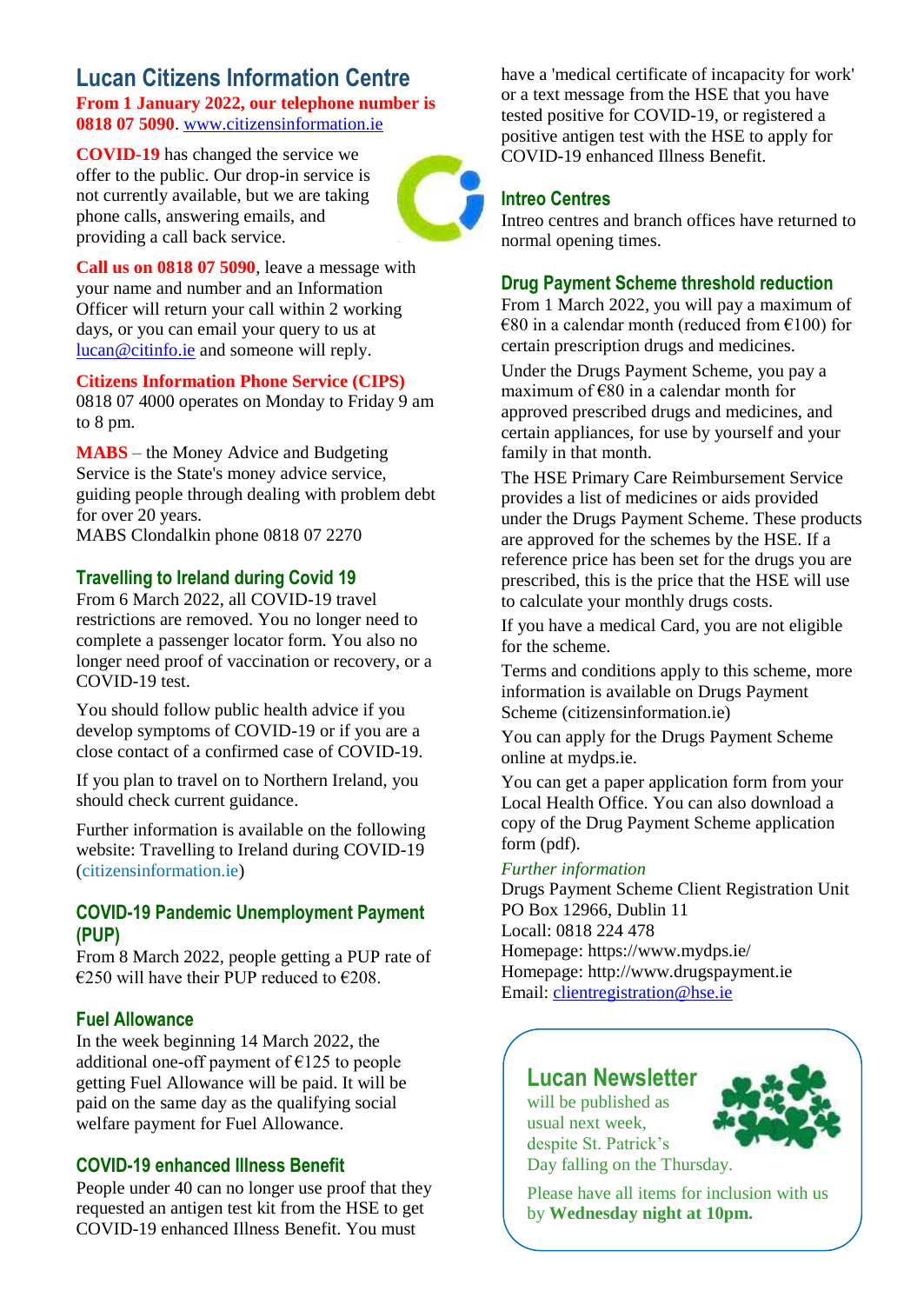# **Lucan St Patrick's Day Parade**

Lucan St. Patricks Day Parade are delighted to be up and running again but it is with a heavy heart as we will miss our main man Peter Brady (RIP).

Thank you to all the people of Lucan, you have been so supportive in the 30 years we've been running; we could not do it without you.

We would also like to thank the Lucan Gardaí who have helped so much over the years; also the Lucan Newsletter team for getting all our information out to you all.

Thank you also to our sponsors South Dublin County Council and The Lucan Traders.



*Lucan St Patricks Day Parade Committee.*

# **LARA –**

### **Lucan Active Retirement Association**

*Happy St Patrick's Day, Lá fhéile Padraig sona díobh to léir – wishing all our members* 

*a happy St Patrick's Day*. Our usual meeting will not take place on Thursday 17th March as it will be the Bank Holiday.

Our members enjoyed their Spring break in Dundalk last week – a great time was had by all.

Come on down! We welcome new members.

We meet from 11.30 am to 2.30 pm on Thursdays at St Andrew's Church Hall in Main St., Lucan. Free parking is available.

LARA meetings start with some exercises and then we play bowls, Scrabble and cards and light refreshments are served at 1.15 pm approx.

On Thursday 24th March we will have a party for members to celebrate our 17th birthday.

### **While the wearing of face coverings is no longer mandatory please wear one if you feel safer doing so.**





**Lá Fhéile Pádraig le Eiscir Riada:** Liffey Sound is recording a special programme with the pupils

of Gaelscoil Eiscir Riada. The programme will be broadcast at 3pm on St. Patrick's Day on 96.4FM and will be available as a podcast on our website afterwards.

**Census 2022:** Maria Murphy from "Lucan Live" will be conducting a special interview regarding census 2022 on Wednesday the 30th of March at 3pm. If you have any questions about the census, please forward them to

[lucanlive@liffeysoundfm.ie](mailto:lucanlive@liffeysoundfm.ie) The deadline for submitting questions is Sunday the 27th of March.

**Happy St. Patrick's Day** from the staff & volunteers at Liffey Sound and Best of luck to everyone involved in the Lucan St. Patrick's Day parade!

[www.liffeysoundfm.ie](http://www.liffeysoundfm.ie/) or catch up on Facebook **Liffey Sound 96.4FM- Lucan's Community Radio Station!** 





# Irish History Live and the history of Saint Patrick

To celebrate St. Patrick's Day, Mike Moylan will entertain the Kids with a talk on the history of the St. Patrick (him who got rid of all the snakes!), Patron Saint of Ireland. This talk takes place on Tuesday 15th March at 3.30pm for Children aged 8-12yrs at Lucan Library! You can book a place through Eventbrite at lucanlibrarydublin.eventbrite.ie





### **Lucan ICA**

### *Monday 14th March:* **Please note change of day from Tuesday to Monday**.

**Craft Group** will meet from 10am to 12.30pm in the big hall in the Parish Centre. Plenty of room for social distancing.

We will also have a little social time to celebrate St. Patrick's Day. Please wear something **GREEN** … or your Irish Dancing Costume, tee hee!! We will have a few games of Bingo – prizes galore.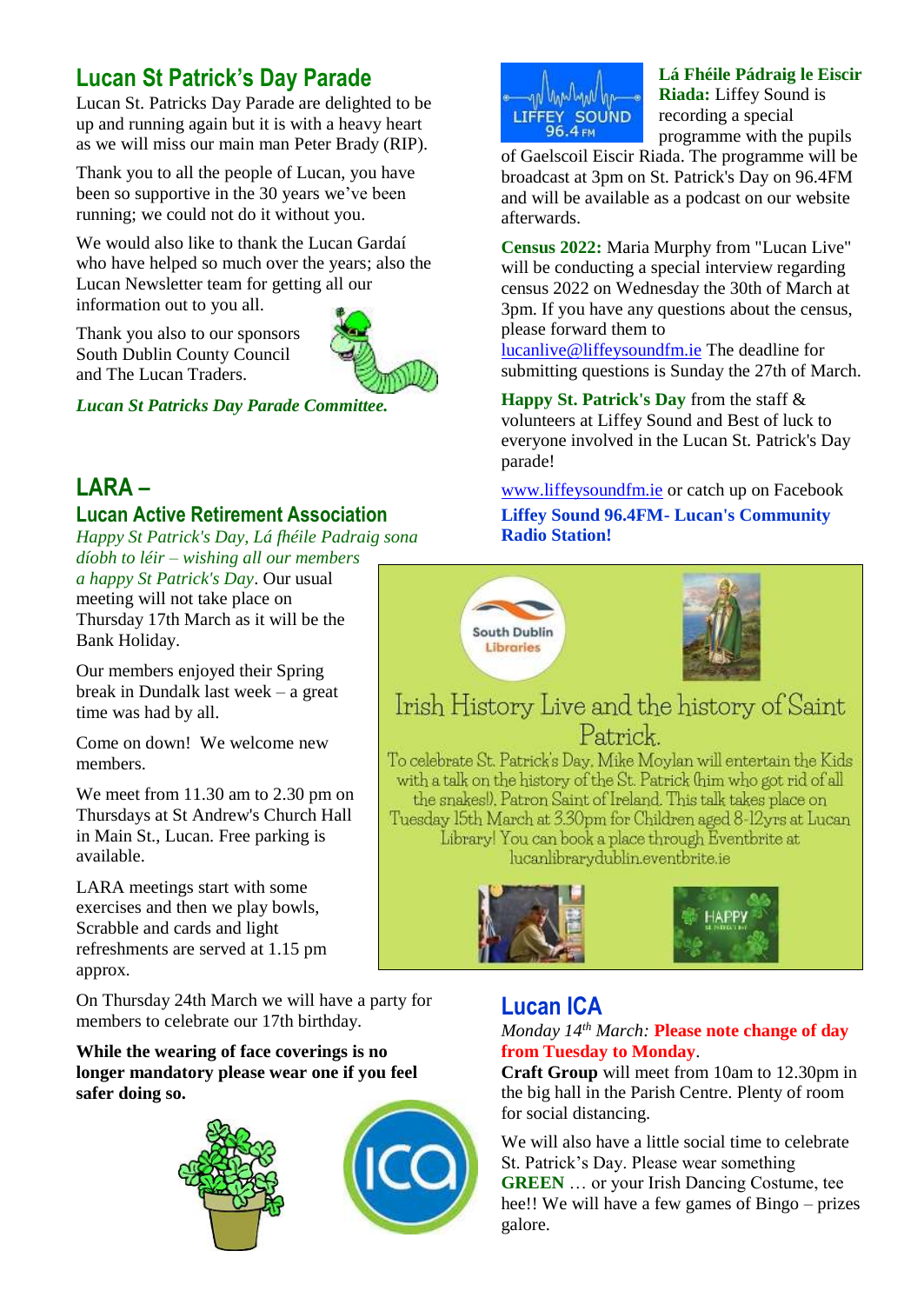# **Parish Notes**

### **St Mary's, Lucan**  [www.lucanparish.com](http://www.lucanparish.com/)



**Sunday Mass Times:** Saturday Vigil: 6.30pm Sunday: 9am, 10.30am, 12 noon and 7pm.

**Weekday Masses:** Monday to Saturday 10am **No Evening Mass during Lent.**



**St Patrick's Day:** Masses: 16<sup>th</sup> March: Vigil Mass 7.30pm 17th March: 10am and 11.30am No Evening Mass.

**Although the Government's recommendation is that masks are no longer mandatory, we would recommend the continued use of same.**

**Masses will continue to be live-streamed on [www.lucanparish.com](http://www.lucanparish.com/)**

**Holy Hour:** There will be a Holy Hour every Sunday from **4pm to 5pm** to pray for the success of the Synod in Rome in 2023.

**Christian Meditation:** Mediation every Tuesday at **7.30pm** in the Bungalow. *All welcome, Sr Geraldine.*



### **Synod Update at St Mary's**

All parishioners are being invited to the two Synod gatherings which will take place on **21st and 28th March** 

**at 7:30pm** in the Parish Centre. They will last no longer than 1hour 30 mins.

The gatherings will be an opportunity to prayerfully reflect, listen and share in our experience of Church under four headings, two on each evening, so that we can better hear the Holy Spirit, to help direct the Church into the future. Information gathered will feed into the process for the feedback to Rome in advance of the Synod in 2023. It may also be used for parish planning in the future.

This will be done in an organised, gentle and prayerful environment. It is important to remember that we are being asked to listen and share with understanding and to respect each other's experiences. It is not an opportunity to debate or convince someone of our opinion. It is not necessary to attend on both evenings. Invitations to the gatherings will be available in St Mary's this weekend.

*Elizabeth Boland Mary Toole Animator Animator*

### **St Mary's Folk Group:**

We are delighted to announce St Mary's Folk-Group will be back singing this Sunday March  $13<sup>th</sup>$  at 12 noon Mass. We would love if you could



join us. If you cannot join in person you can visit online streaming services on

[https://lucanparish.com/live-webcam-streaming.](https://lucanparish.com/live-webcam-streaming)

**Altar Servers:** Now that the restrictions of the pandemic have been eased, we are anxious to revive the Ministry of Altar Servers in St. Mary's. Girls and Boys who have received their First Holy Communion can join.

The commitment is to serve at one week-end Mass and on special occasions like Easter and Christmas. A full training will be given by Mrs Dee Gillen who looks after the servers.

Those interested should phone Dee on 086 816 9522

### **Bethany Bereavement Support Group:**

**Mondays at 10.45am** and **Thursdays at 8pm** in the Bungalow. We are available to listen to or just be there for anyone who is feeling lonely or lost following the death of a loved one. *Sr Geraldine.* 

### **Praying with Scripture**

Praying with Scripture every Monday at **7.30pm** in The Bungalow. (masks optional)

### **Zoom meetings** will



**Confessions – Nuns' Chapel:** After Saturday Morning 10am Mass and Saturday Evening 6.30pm Mass.

**Baptisms:** Dates are bookable on line up to the end of **June 2022**. If you need to cancel a booking contact: [secretary@lucanparish.com](mailto:secretary@lucanparish.com?subject=Cancellation%20of%20Baptism%20Booking&body=Dear%20Secretary%2C%0AI%20wish%20to%20cancel%20the%20booking%20made%20for%20baby%3A%0Aon%20date%3A%0AThank%20You)

**Visits to the housebound:** If you are housebound you can call Deirdre at the parish office (01 621 7041) we will be happy to call on a monthly basis.

**Deepest Sympathy** to the husband, family and friends of *Rose Gelens, Meadowview Grove and to the family and friends of Rosaleen Langan,* Fforster Lawn. *Many they rest in peace.* 

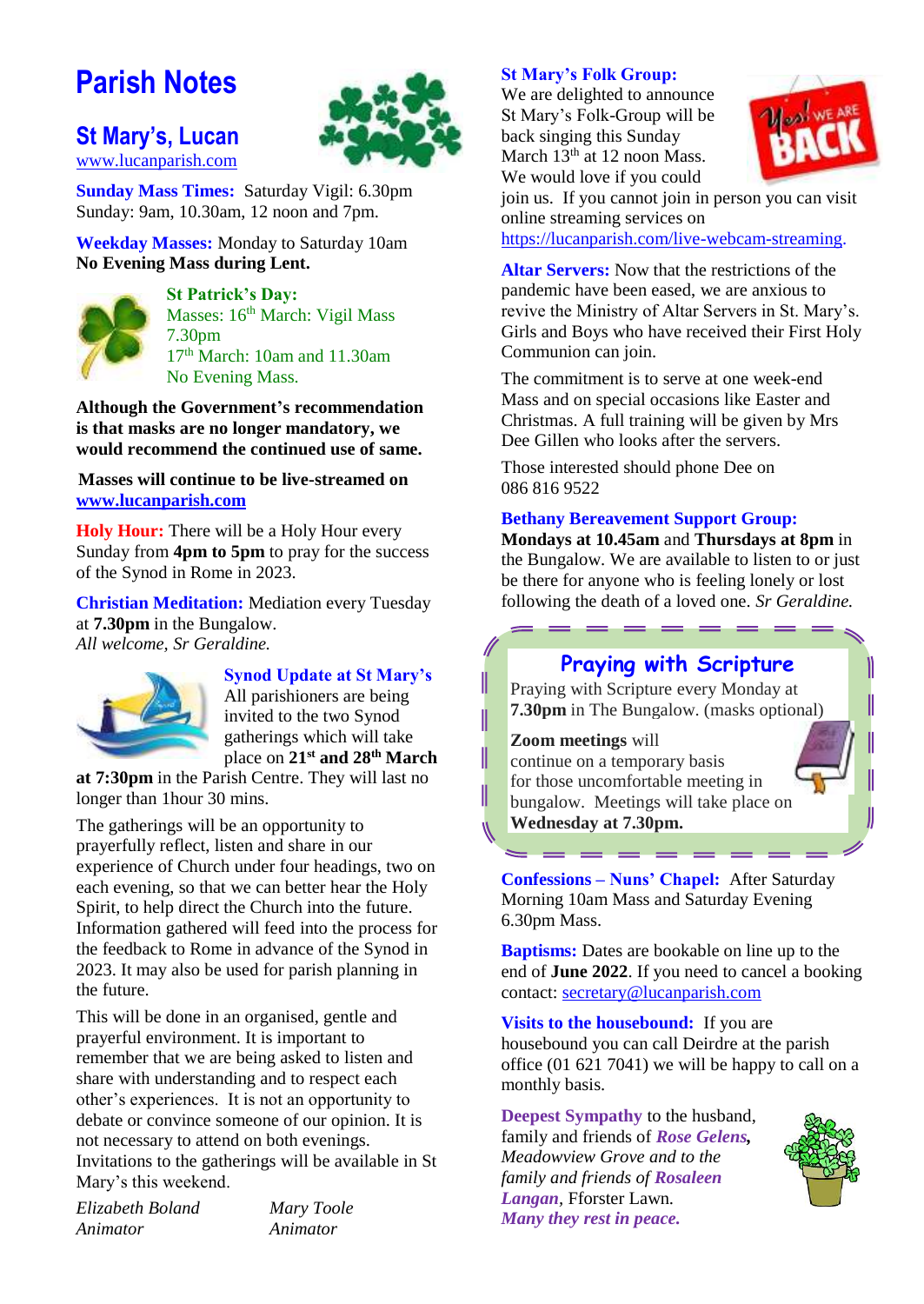# **St. Patrick's Esker/ Dodsboro/Adamstown**



[www.stpatrickslucan.ie](http://www.stpatrickslucan.ie/)

### **St Patrick's Parish Esker Synodal Pathway:**

The First Gathering of St Patrick's Parish Esker Synodal Pathway will take place on Saturday 12<sup>th</sup> March 2022 11am-1pm in St John the Evangelist NS, Adamstown. In the first Gathering we'll explore: *When you think of your experience of Church, what brings joy & what brings sorrow?* This invitation is for everyone - those who come to Mass always, frequently, seldom, rarely, never. We are keen to hear from everybody along this spectrum/journey - all ages, all groups. This process will be inclusive, safe, and sacred. Our intention is that it will have impact - not only in Rome, **but in our parish**. And it is up to each and every one of us to participate and make that impact. Please note that the gatherings will adhere to the parish's Child Protection and Data Protection policies. All feedback will be gathered anonymously. Check **[www.stpatrickslucan.ie](http://www.stpatrickslucan.ie/)** for further information.

### **Sunday Masses:**

Vigil Saturday 7pm, Sunday: 9am, 10.30am and 12 noon.

**The 10.30am Family Mass** is aimed at younger parishioners and their families; it is an accessible liturgy for children and enables them to participate more fully in the Sunday Mass.

**Weekday Masses:** Monday to Friday at 10am.

**All Masses continue to be livestreamed at stpatrickslucan.ie**

**Although the Government's recommendation is that masks are no longer mandatory, we would recommend the continued use of same.**

# **St. Andrew's Church of Ireland**

**St Andrew's, Lucan: Sunday:** 9am and 10am. **Wednesday:**10am

### **St Mary's, Leixlip:**

**Sunday:**11.30am. **Tuesday:** 10am

**Services** are available on our parish Facebook pages: [St. Andrew's Church, Lucan](https://www.facebook.com/standrewslucan/) or [St Mary's Church,](https://www.facebook.com/stmarysleixlip/)  [Leixlip](https://www.facebook.com/stmarysleixlip/)

# **Divine Mercy, Lucan South**

[www.lucansouthparish.net](http://www.lucansouthparish.net/)

### **Sunday Mass Times:**

Saturday Vigil 6:30pm, Sunday 10:15am and 12:15pm

**Weekday Masses:** Mon.-Fri.9:15am. Sat.10am

**Although the Government's recommendation is that masks are no longer mandatory, we would recommend the continued use of same.**

**All Masses will be livestreamed on [www.lucansouthparish.net](http://www.lucansouthparish.net/)**

### **Lent Programme:**

Every Tuesday: Additional Mass at 7pm Every Thursday: Holy Hour 7 to 8pm Every Friday: Stations of the Cross at 8pm



Adoration and Holy Hour: **Monday: 7.30pm Thursday: 7pm Friday: 2-3pm**

# **Lucan Presbyterian Church**

### **Sunday Morning Worship:** 11am.

You will need a face covering (unless exempt) and your own Bible. **Services will be streamed online and available on Youtube**

# **Medjugorje Mass**

St Mary's Church, Lucan Monday 14<sup>th</sup> March Rosary and Confession: 5.45pm, Mass 6.15pm

*All Welcome*



**Anam Cara South Dublin**, the organisation that supports bereaved parents, is holding

its monthly Parent Evening for bereaved parents on **Monday 14th March at 7:30pm** in the Maldron Hotel, Whitestown Way, Tallaght. This event is free and open to all bereaved parents regardless of the age your child died, the circumstances of their death, or whether their death was recent or not.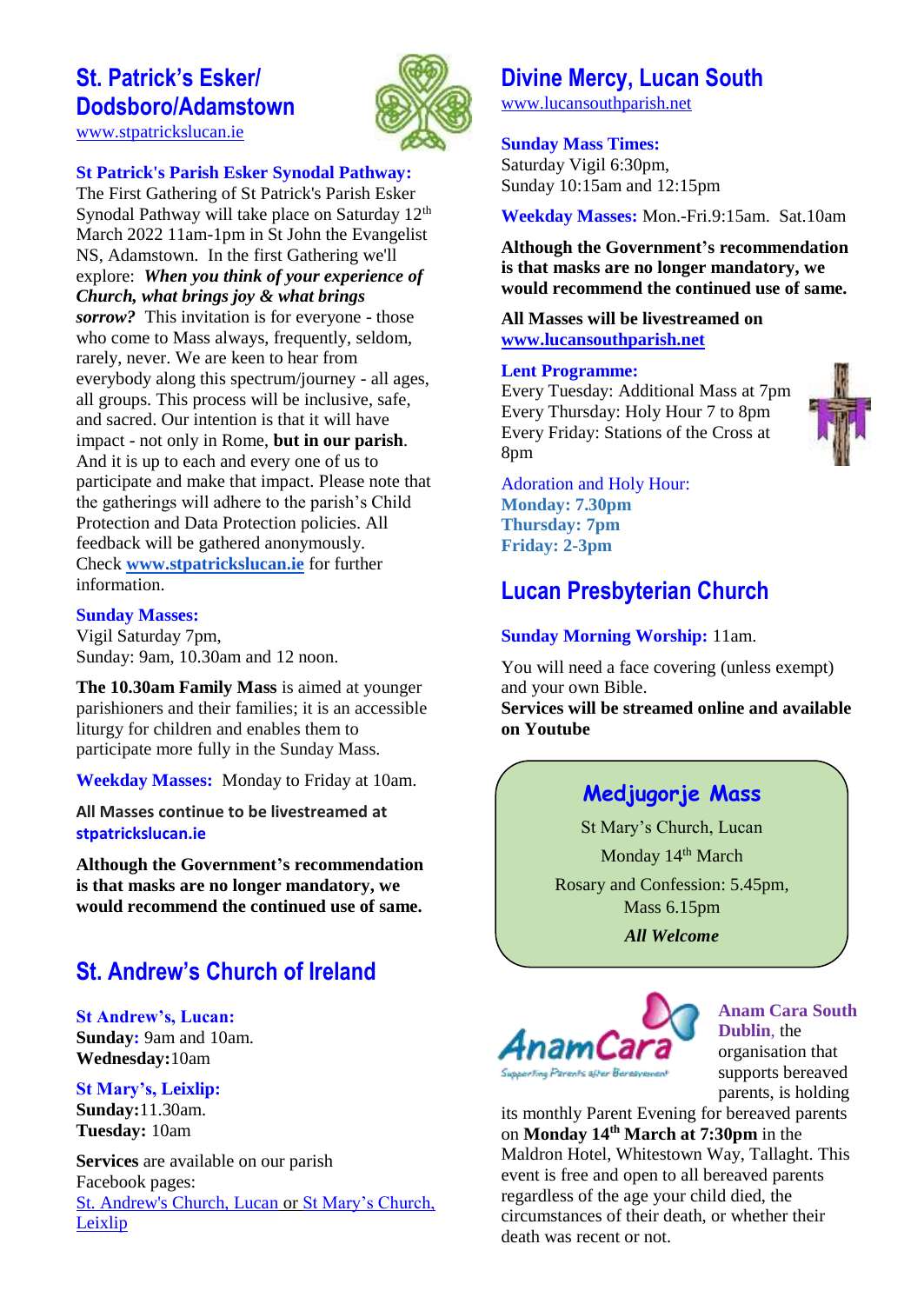# *Anniversaries*

### **BYRNE (JIM)**

### **5 th Anniversary – 11th March**

Late of Roselawn. God called your name so gently That only you could hear No one heard the footsteps Of the angel drawing near Softly from the shadows There came a gentle call You closed your eyes and went to sleep You quietly left us all. *Missed every day by his devoted wife Ann, daughters Catherine and Suzanne, sons Gerard, Frank and Declan, daughters-in-law Eimear and Ursula, sons-in-law Andrew and Martin and his 13 grandchildren*

**Jim's Memorial Mass will be Sunday 13th March at 12 noon.**

# **COLLINS (JACK)**

### **15th Anniversary – 15th March** In loving memory of Jack Collins.

Late Sarsfield Park. Your memories are such lovely ways Of bringing back our yesterdays Deep in our hearts your memory is kept To love and cherish and never forget. *Loved and remembered by your daughter Carol Anne, Elizabeth, grandchildren and great-grandchildren*

### **MOONEY (PAT) R.I.P.**

**2 nd Anniversary** Late Beech Grove. **Anniversary Mass 27th March at 12 noon.**



### **Quarryvale Community & Youth Centre, Greenfort Gardens, Clondalkin**

**Mature Movers** - FREE starting Wednesday 23rd March for 6 weeks - Gentle Exercise classes - 11.30-12.30. Call 01 6233417 to register

**Dance for Life** - FREE starting Friday 25th March for 6 weeks - 10-11am, learn new dances while having fun. Suitable for all ages and abilities. Call 01 6233417.

# **Esker Active Retirement Association**

*Hi everyone,* 

This week we had 42 members playing bowls, cards, scrabble and having the craic. Then our chaerobics commenced and it was absolutely brilliant. Great exercise, great fun and some of the songs that were played, we hadn't heard in years and we had a great laugh at them. We even had a visit from our Community Garda Anne who walked around chatting to us all and getting to know us. I thought she might be there to check for illegal substances but the worst we had was Wagon Wheels lol.

Next week we are having our AGM so if all our members could attend please. This will commence promptly at 1.45pm and shouldn't go on very long. We'll have our usual activities afterwards and our refreshments.

Still more people joining our club each week. Just drop into the club any Wednesday afternoon. We are looking for more men to join our club as we want a good mix; we did get another man who joined today which is great. So, if you're over fifty-five, semi-retired or retired, consider joining an Active Retirement Club. We'll keep you young at heart. We are in St Andrew's Church Hall just down from Stagg Cycles which is a blue and yellow building. There's parking in the grounds of the Church and also a bus stop outside the Church gates.

*Till next time, Marian Egan (Club Secretary) 0861269043*



### **Contacts:**

**Community / Schools/ Local History**  [marylucannewsletter@gmail.com](mailto:marylucannewsletter@gmail.com) 

**Sport / Politics** [roselucannewsletter@gmail.com](mailto:roselucannewsletter@gmail.com)



**Parish Notes / Fund Raising** [annalucannewsletter@gmail.com](mailto:annalucannewsletter@gmail.com)

**Anniversaries etc. / Advertising Queries**  [catherinelucannewsletter@gmail.com](mailto:catherinelucannewsletter@gmail.com)

**Reports and Ads. etc.** may also be left at the usual addresses: St. Mary's Parish Centre Or 3 Hillcrest Walk, Lucan. **Remember 10pm, Wednesday night is the weekly deadline.**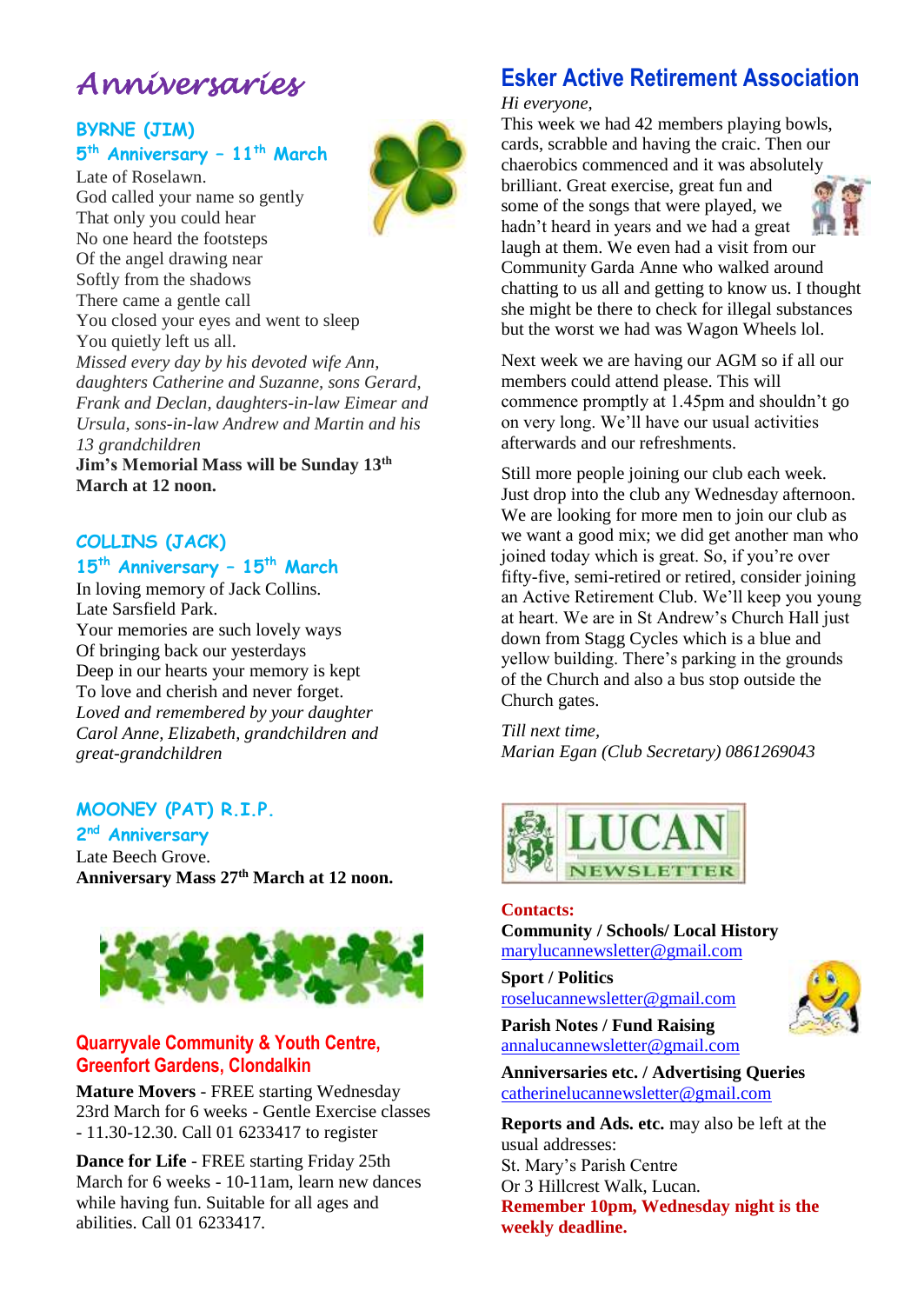

After a two-year break, we're all looking forward to **Lucan's St. Patrick's Day Parade**, on Thursday next.

Sadly, they will be missing one of their founder members, **Peter Brady**, who passed

away before Christmas. We're sure Peter will be there in spirit, and we wish the organising committee all the best for the big day!



*The late Peter Brady with Committee Members, Mary Meehan and Barbara Cummins, joined by Malcolm Mahady for this photo.* 

**New Garda Uniforms!** All our local Gardaí should be looking very well in their new gear at this year's Lucan Parade! Watch out for them!

**Don't forget, Lucan Newsletter** will be printed as usual on Thursday next (St. Patrick's Day), so be sure to have your items for publication in by Wednesday night. We also hope to have some photos from this year's parade for the issue.

### **Ukraine fundraising**

It's great to see the effort being put in to help the Ukrainian people – a Trojan effort by so many.



We'd do well to remember that

while we Irish may complain about price rises etc, we are not running for our lives!

# **Lucan Drama**

### **'The Playboy of the Western**

**World'** by J. M. Synge, our Spring production, was not well received in the Abbey when it was first performed. Synge was distraught and felt humiliated.



The word 'shift' was thought to be offensive!!!!

However it has since received worldwide acclaim and has been performed to huge audiences in several countries.

Rehearsals are continuing in The Spa Hotel at present.

*Lucan Drama wishes all our supporters a Happy St. Patrick's Day*, and look forward to seeing you all mid-May.

*Contacts:*

Jack 0860666626; Bernie 0864015794

## **Music Fundraiser Childre n** for **Children**

In Aid of Ukrainian Children

Join Fermata School of Music for a fundraiser concert in aid of children affected by war in Ukraine. Teachers & Students performances through the evening. Plenty of Music, Donation Boxes, Arts Auction and much,<br>much more is awaiting for you.

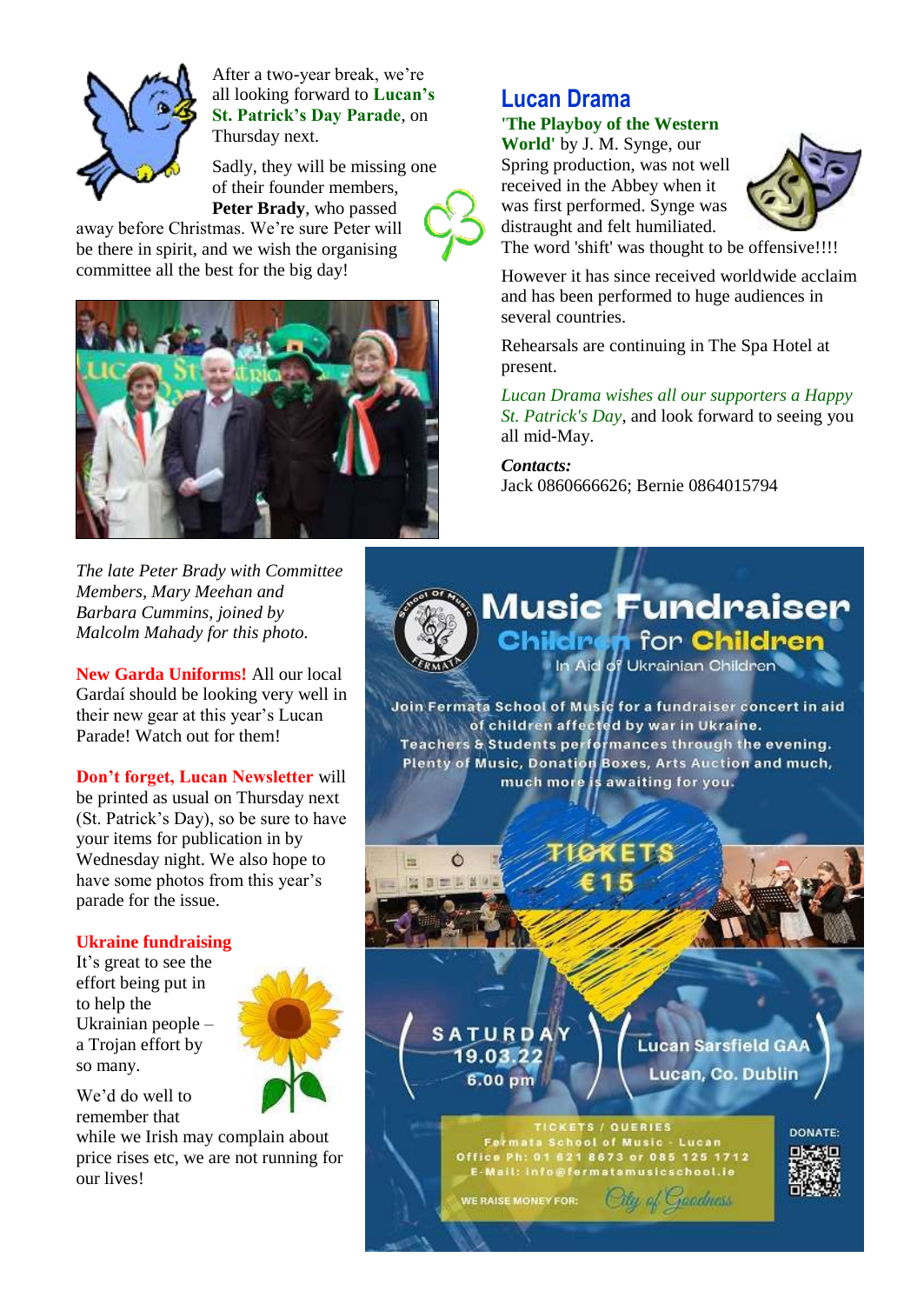

# **Lucan St. Patrick's Day Parade**



**Thursday 17th March 2022**

┱

┱

| 1              | St. Patrick (Peter Brady Jnr)                                       | 21 | St. James Brass & Reed Band                                                               |
|----------------|---------------------------------------------------------------------|----|-------------------------------------------------------------------------------------------|
| 2              | <b>Flag Bearers</b>                                                 | 22 | Dyno Rod Drain Services                                                                   |
| 3              | The Dublin Pipers                                                   | 23 | <b>Vikings</b>                                                                            |
| $\overline{4}$ | 142 <sup>nd</sup> Esker Lucan South Scouts                          | 24 | Lee Byrne Academy                                                                         |
| 5              | 180 <sup>th</sup> Lucan South Scouts                                | 25 | Lucan Boxing Club                                                                         |
| 6              | 23rd Dublin Lucan Scouts                                            | 26 | <b>Entwine Performing Arts</b>                                                            |
| $\tau$         | The Red Cross                                                       | 27 | Lucan BMX Club                                                                            |
| 8              | Jimmy Stagg Cycles / Irish Raleigh<br>Choppers / Lucan Cycling Club | 28 | Papa Painting                                                                             |
| 9              | Andri Kryzhanivskyi                                                 | 29 | Lucan Sarsfield GAA                                                                       |
| 10             | <b>Beech Park Football Club</b>                                     | 30 | Once Upon a Time Parties                                                                  |
| 11             | Goldwing Owners Club                                                | 31 | Lucan Gospel Choir                                                                        |
| 12             | Ahmadiyya Muslim Association of Ireland                             | 32 | <b>EFast Emergency Vehicles</b>                                                           |
| 13             | Zara Curtis Academy of Irish Dance                                  |    |                                                                                           |
| 14             | Stephen Mac Photography                                             |    | <b>Lucan Concert Band</b><br>performing in village from 3pm                               |
| 15             | Na Gaeil Óga CLG                                                    |    | <b>St. James Brass &amp; Reed</b><br>performing at Ball Alley from 2:30pm                 |
| 16             | <b>RTH Property Management</b>                                      |    |                                                                                           |
| 17             | Tír ná nÓg Guides                                                   |    | <b>Free Face Painters, Clowns, Balloon</b><br><b>Artists in Village Green from 2:30pm</b> |
| 18             | Serena Brady Academy of Dance                                       |    |                                                                                           |
| 19             | Club Pro Garda Westmanstown Gaels GAA<br>Club                       |    | Review Stand Supplied by J. Toner,<br>PA System by Joe Keegan.                            |
| 20             | V Styles Lucan                                                      |    | Sound System supplied by Print &<br>Promotions                                            |

**Parade Assembles:** At Tesco for 2pm Sharp - Please be in position by 2.30pm **Parade Commences**: At Tesco 3 pm SHARP

Grant Aided by **South Dublin County Council** Supported by **Lucan Traders** Supported by **Lucan Garda Siochana**



*Special thanks to Local Traders, South Dublin County Council and Our Local An Garda Síochána*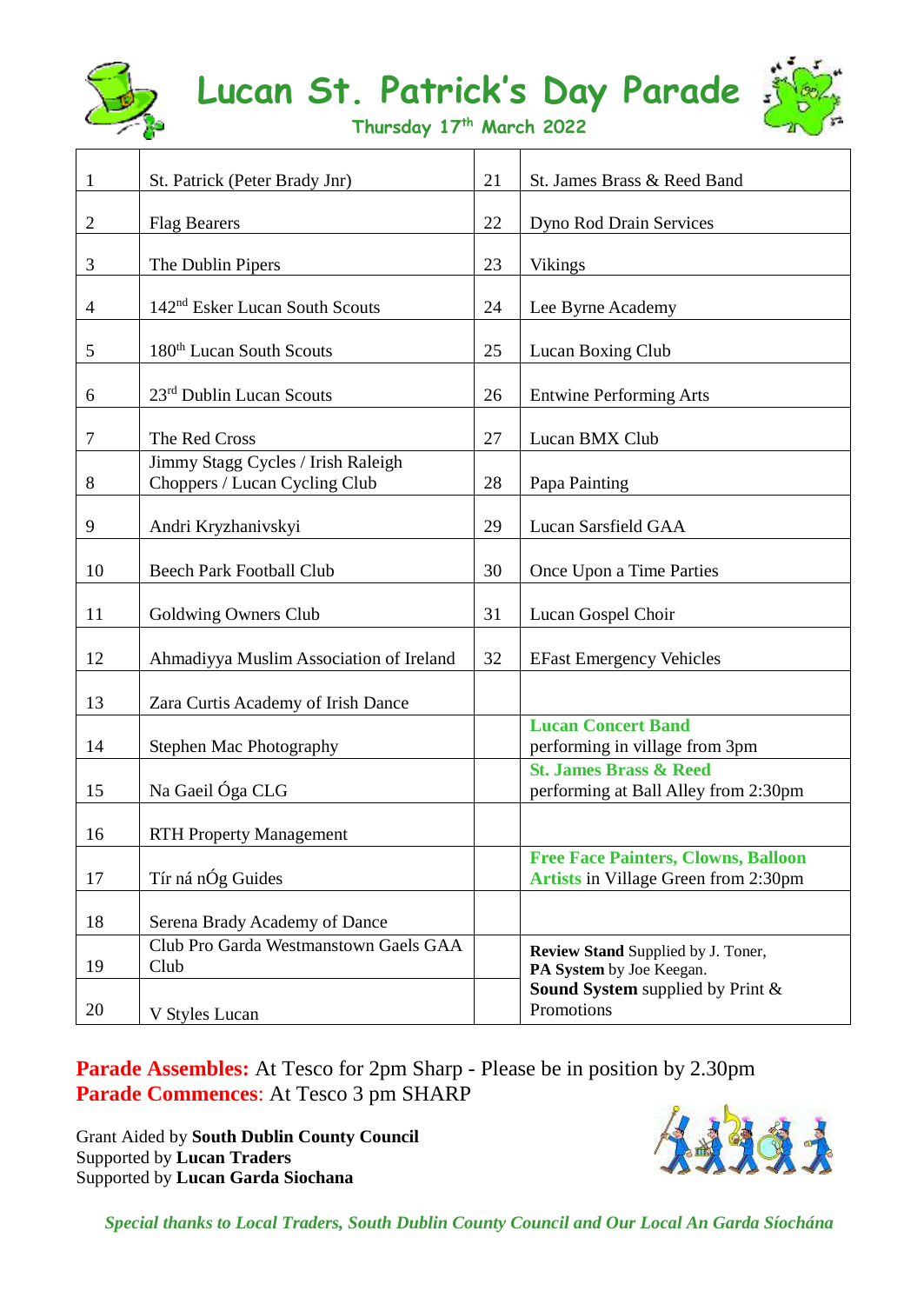

# **St. Joseph's College**

**Well Walk:** On Thursday the 3<sup>rd</sup> of March we held our Wellbeing Walk which was a fundraising walk in aid of Joeys Outdoor Classroom and Rosie's Garden. We are all looking forward to having our outdoor space ready for use for all Students and Staff by the end of the school year. This was a great occasion for our entire school community and one of the first whole school in person activities that we could do in almost two years. There was great excitement in our school all day with a huge amount of activity occurring, this began with our Transition Year students running their own fundraising-activity for Joeys Outdoor Classroom where they cleaned and hoovered a huge amount of Staff Cars, not forgetting the help they got from a great bunch of Teachers who helped supervise, coordinate and also gave a hand cleaning. Inside the school Students and Staff held a bake sale in the staffroom and in the corridors for Students at break to get a little sugar rush before our Well Walk. Prior to leaving on our Walk with all the school community gathered outside we were treated to a Flash Mob by our  $6<sup>th</sup>$  year students before we got a Garda escort out onto Chapel Hill as we made our way towards St Catherine's Park.



While completing the 5 km loop there were lots of laughs, smiles and even some singing provided by Ms. Kearney accompanied by Ms. Mellet on Guitar. The Students returned to school and got some well-deserved refreshments after their efforts. Well done to all of the Students who behaved impeccably throughout the duration of the Walk. Well done to those who prepared the refreshments in school for the Students and Staff on their return also a big thank you to all the Staff

who acted as Marshalls along the way and to those Teachers who accompanied the Students on the 5km Loop. Finally a special Thank You to An Garda Siochana in Lucan who assisted us throughout the Walk. We have raised  $\epsilon$ 8070 and we are quickly closing in on our target of €12,500. Considerable work has been completed on Rosie's Garden and Joeys Outdoor Classroom and pictures of the work can be seen on our website and social media sites.

We are still accepting donations for or Fundraiser and donations can be made through our Go Fund Me Page by clicking on the following Link: [http://gofund.me/10b5a747](https://t.co/kGxtgf5xQD)

**6th Year Trip:** Our 6th Year students enjoyed a great trip to Go Quest Dublin on Tuesday for an escape rooms style activity. This was a long overdue school trip for this group.

**Sport:** Our under 15 soccer team were in action again this week in the minor league, they faced Maynooth Post Primary. In what was a very competitive game the girls ended up on the wrong side of the result against a very strong Maynooth Post Primary Team. They showed great skill and determination right up until the end where they scored with the last kick of the game. Our Minor Camogie team start of their championship campaign this Friday when they face an away trip to St Marys in Naas, best of luck to all the players and coaches.

**Transition Year:** Subject options talks continue for the Transition Year groups this week on

Thursday, these important talks are being live streamed via zoom into the classes. These subject option talks are invaluable in aiding the students choose the subjects they wish to study in Senior Cycle. The talks guide the students through the course structures of various courses at Senior cycle as well as giving key information in relation new subjects. On Thursday the first group of students from 4A1 went rafting down the Liffey until they reached their destination in Palmerstown. This is the first group of 6 that will go rafting over

the next couple of weeks. The Students had a great time and thoroughly enjoyed the experience.

**6 th Year UCD Trip:** On Friday the second group of 6th years took a visit to the UCD campus to experience campus life. This trip was organised by the guidance department and is the second of two trips with the first half of  $6<sup>th</sup>$  year attending the trip on Friday the  $4<sup>th</sup>$  of March. This is a great experience for the prospective students of the University to experience campus life at its peak.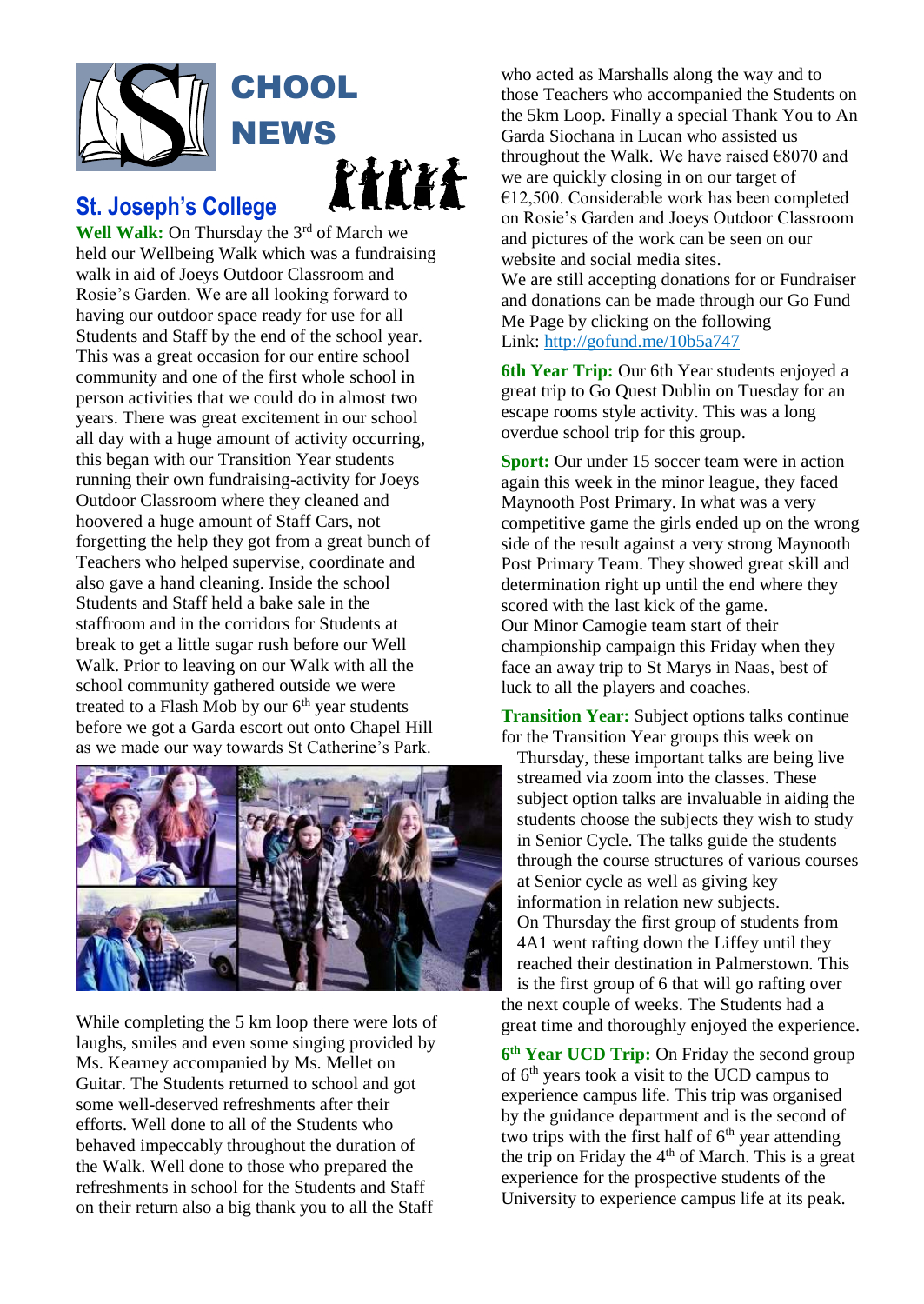# **Coláiste Phádraig CBS**

**Tráth na gCeist:** Our 3rd yr quiz team took part in the virtual National Final (Craobh) of the Tráth na gCeist Boird Feachtas on Tuesday for the 2nd year in a row. The four students, Cillian Lawlor, Eoin McGarty, Tom Doran and Alex D'Alba, had qualified for the Craobh by finishing  $2<sup>nd</sup>$  in the Dublin Regional Round that was held in October. This year saw the final once again streamed live on the Feachtas Utube channel to each of the 20 teams participating from schools throughout the country. Coláiste Phádraig had the youngest team taking part in the final with the majority of teams containing senior students from Irish speaking schools, all competing for the prestigious Micheál Mac Gréil Perpetual Trophy.

Our team finished with a respectable final total of 38/60, 1 more than they achieved last year. The winning score was 59/60 so the standard was exceptionally high this year.



Our four 3rd yrs should be very proud of their efforts as it was challenging for them to fully understand every question. The students are determined to qualify for the Craobh again next year as senior students and finish higher up on the leader board.

**Soccer:** Our 1<sup>st</sup> yr soccer team were knocked out of the Dublin Metropolitan League last week after being beaten 4-1 by Salesian College Celbridge. Ben Lawless opening the scoring for Lucan with a sensational individual goal after just 10mins. Picking the ball up just inside the opposition half, Ben drove forward with purpose and evaded four challenges before creating space for himself inside the box and scoring with a deft right-footed finish, low past the keeper into the far right hand corner. Salesians equalised soon after with a brilliant team goal involving several players. The  $1<sup>st</sup>$  half saw an open, exciting game with both teams pushing forward at every opportunity. Lucan began the  $2<sup>nd</sup>$  half on the front foot and penned their opponents back with a high press and aggressive tackling. They went close to retaking the lead on a number of occasions but it

was Salesians who went in front from a free kick before grabbing two further goals late on. Although the final score-line of 4-1 was somewhat harsh on Lucan, their opponents were worthy winners on the day.

**Wood Technology:** Over the last number of weeks our 1<sup>st</sup> yr Wood Technology students were busy putting the finishing touches to their wooden paddle boats in preparation for the hotly contested and much coveted paddleboat championships. These wooden boats were made entirely by each student and powered by an elastic band. Races were held in the Wood Technology Room. Congratulations to Patrick Dignam and Adam Donoghue who were the class winners in some of the most exciting races we have witnessed over the last number of years. Both lads will race each other over the coming week to decide who will be overall first year champion. Well done to all first year Wood Technology students who displayed creativity and great handcraft skills during this project.

Our 2nd yr Wood Technology Students are starting their carving project. They have many exciting designs planned and it will be great to see these coming to life over the next few classes. Our 3rd yr Wood Technology students are busy completing their practical project as part of their Junior Cycle Wood Technology Course. Students had to choose between a gaming headset and controller holder, an educational toy for a young child or an artefact that promotes and celebrates diversity within their community. Mr. Flynn has had some excellent designs for each of these projects and it will be exciting to see these completed over the next number of weeks.

**Well-being:** A "Design a healthy eating menu" competition was held in some of our SPHE 1st yr classes recently. The students had to design a menu with a starter, main course and deserts that would be appropriate for their age-group. They drew from their learning of the Food Pyramid and a balanced diet in SPHE class to come up with a variety of well-designed and creative menus that greatly impressed their teacher Ms. Fahy. After assessing each one, Andrei Costa and Ben Walsh won prizes for their extremely healthy menus that ticked all the right boxes. Andrei's menu included Garlic bread and carrot sticks for starters, Salmon with rice and peas for the main course and apple tart for dessert so a menu well worth trying out! Both students received 5e vouchers for the canteen as a reward.

Table Tennis: Well done to 3<sup>rd</sup> yr Abhinav Sriram who won the u15 Division B Table Tennis tournament held in Palmerstown last weekend.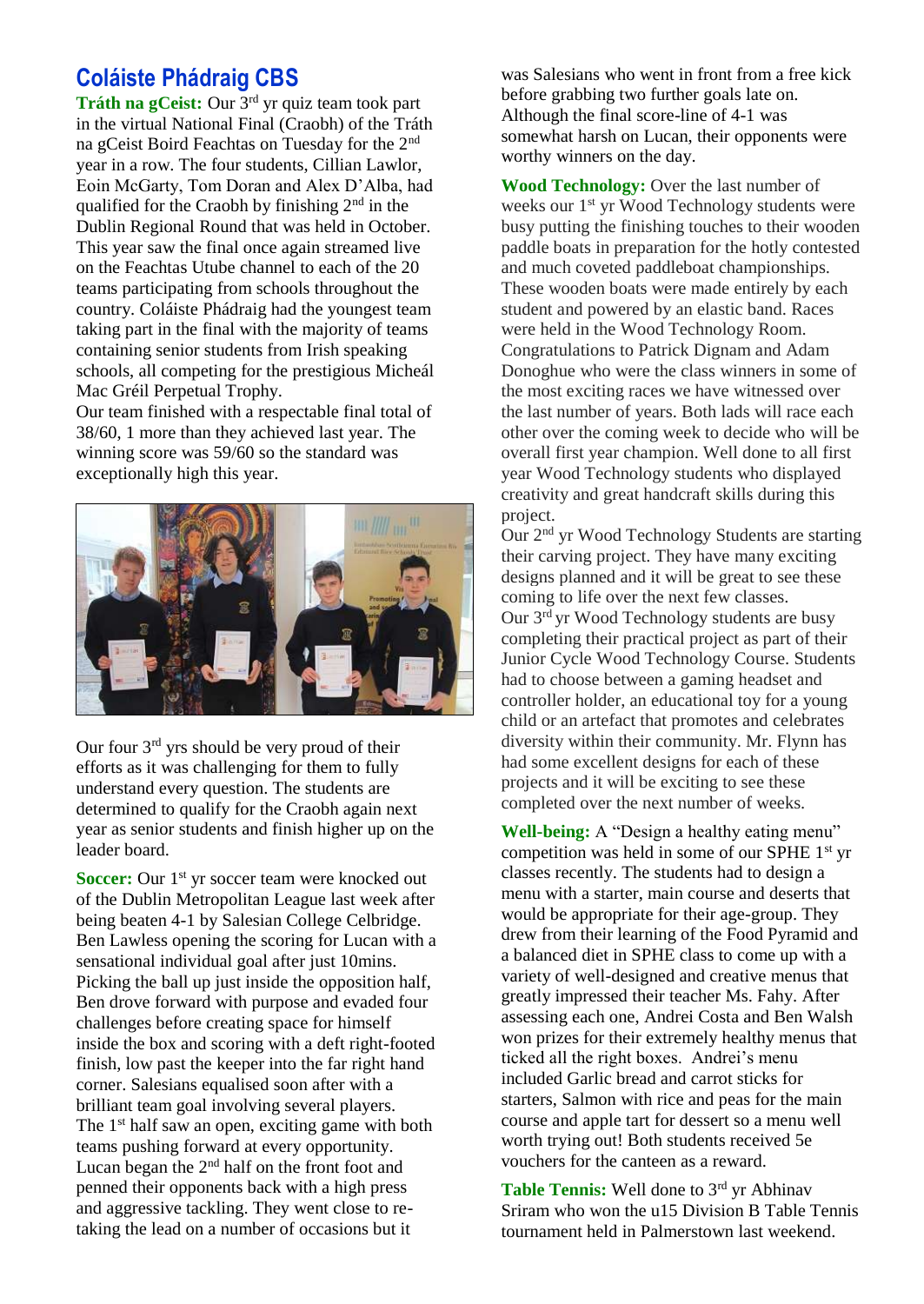# **Lucan Community College**

**Wellbeing Week:** The timing of Wellbeing Week couldn't have been better, coming as it did with the lifting of covid restrictions in schools. When we returned after mid-term it was wonderful to see smiles on faces of students and staff for the first time in a long time. We were welcomed into the school on Tuesday with Wellbeing signs, balloons and Mental Health posters all of which were prepared by our Transition Year team, class Clarke.

1 st and 2nd year students enjoyed delicious fruit bowls to get Wellbeing Week off to a healthy start. The canteen, Glanmore foods, kindly provided complimentary fruit bowls to students with lunches during Wellbeing Week. Unfortunately, the fruit bowls were so delicious, they were devoured too quickly to get a picture of our students enjoying them! A big thank you to Class Clarke, who delivered the fruit bowls to all 1 st and 2nd year students on Tuesday morning. Your help was much appreciated!

Each morning of Wellbeing Week provided something for everyone in the school community – whether your preference was quiet Meditation or more physical activity including dance, boxercise and step aerobics.



Lunchtime also provided Wellbeing opportunities for all. For those who wanted to take part in an activity the Zumba class and the Skipathon Disco were a great hit not to mention the Table Tennis Tournament for teachers! There was also a room set aside where one could go to read, relax or just be quiet. Music in the courtyard each lunchtime

Many classes took the opportunity to get into the fresh air and the sight of a group of students leaving the building to go on a wellbeing walk became a familiar sight throughout the week. Class Cedar's historical walk allowed them a nice break from the history classroom. On this walk students learned about some of the historical attractions in Lucan. First stop was St. John's

Bridge and then onto St. Finian's Medieval Church (represented on our school crest).

Our first-year students thoroughly enjoyed their soccer tournament. Ms O'Gara's Friendship classes as well as mindfulness sketching also enhanced the week for them. Students in second year got great benefit from their Growth Mindset classes with Ms McManus and Wellbeing. It was lovely to see photographs on twitter throughout the week of students taking part in these events. Students in  $1<sup>st</sup>$ ,  $2<sup>nd</sup>$  and  $3<sup>rd</sup>$  year were busy all week getting their four stamps on their "Activity Cards". These four stamps had an added bonus – students would be entered into a draw and there was great excitement when the winners were presented with their Easter eggs!

The theme of wellbeing continued into CSPE classes for junior cycle students where resources targeted at wellbeing were used. Students in Transition Year, 5<sup>th</sup> and 6<sup>th</sup> year had a power point presentation on Coco's Law.

Anne Frank told us many years ago that "No one has ever become poor by giving" and our students certainly gave of themselves during Wellbeing Week. Many students were nominated by their teachers who witnessed or heard about Random Acts of Kindness. It was touching to hear about all these wonderful kind acts throughout the year

groups. These Random Acts of Kindness were acknowledged by the Liffey Valley vouchers presented to the students. Students also had the opportunity to share with us all what works for them and provides them with wellness. Day by day students could put up post-it notes with encouraging messages of either a practical or empathic nature.

A sincere thanks to all the teachers and students who participated in our

Wellbeing Week and to Ms. Gallagher and the Wellbeing Team of teachers who gave of their time and support to make sure it was a success. A special word of thanks to our Parents' Association who very kindly sponsored all prizes throughout the week.

**Politics and Society:** Well done to our 5th Year Politics and Society students for organising a thought-provoking meeting with MEP's for Dublin. Thanks to Barry Andrews, Ciaran Cuffe, Frances Fitzgerald and Clare Daly for answering student questions on EU policies and on the role of an MEP. Thanks to teacher Ms. McCarthy for helping students to organise this important event.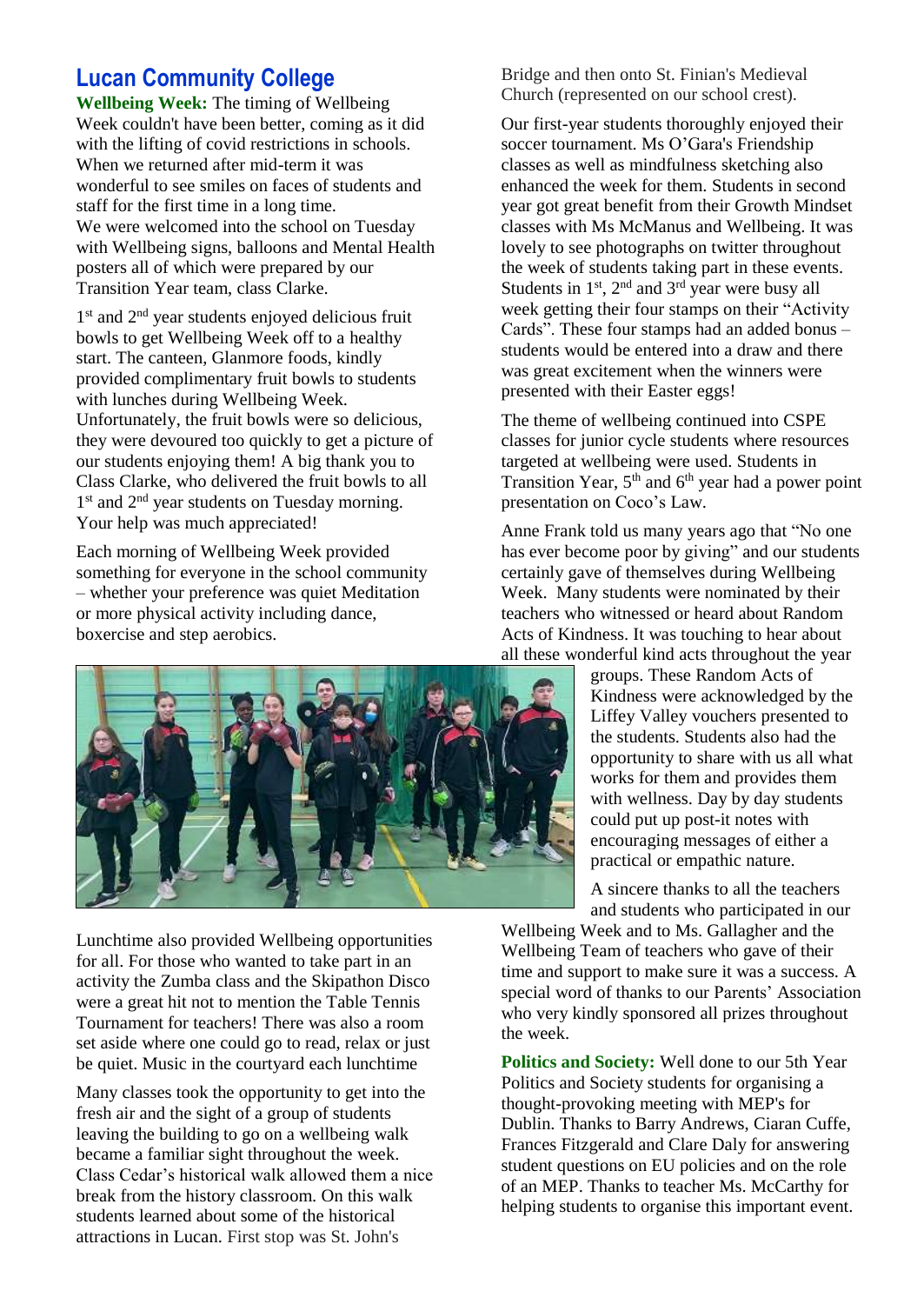# **Palmerstown Camera Club**

At Palmerstown Camera Club we hold a weekly meeting online at present, every Wed from 8 pm to 10 pm. People interested in joining the club or even attending one or two meetings FREE of charge to see how their photography could benefit from being a member can do so by contacting secpcc@mail.com.

A few weeks back we had our judging night for our monthly competition and **this** month's theme was Architecture. There was a fascinating and wide range of images on view for that evening.

Next week we have photographer Catherine Knee from the UK in to do a talk for us. She is a photographic artist, based in the UK and her work looks amazing. So, it should be an interesting evening.

Two of the winning images from the evening: (*Right*) Garrett Hayes won advanced colour for his titled image "Bullring, Bermingham".

(*Far Right*) Terry Healy won with his image titled "Staircase" in the novice open category.





Congratulations to both and thanks for sharing these great images.

# **Lucan Senior Citizens**

On Wednesday 9<sup>th</sup> we celebrated Agnes' birthday with members and committee. Agnes is our longest serving committee member having served in many roles over the years.

Agnes was presented with flowers and a cake by Pat and Moira – our other long serving committee members. The three ladies have 79 years of service between them. Geraldine thanked them for all their help and support.





*Wed 16th March:* 10 .30 – 12.30. Social Morning in Parish Centre.

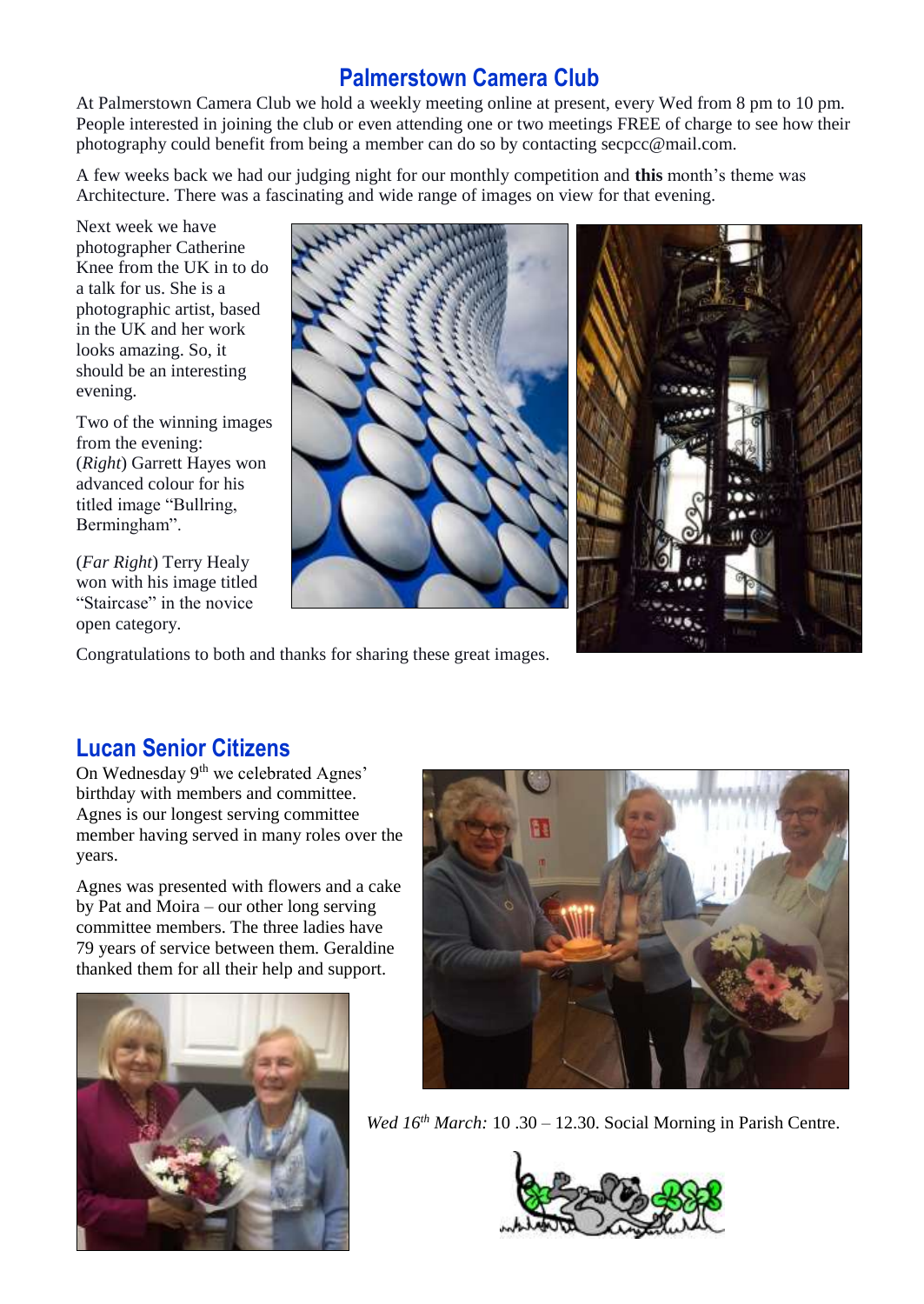

#### **DON DARDIS RIP**

Don was one of the greatest members of Lucan Sarsfields, he certainly was the longest. Don's days at Lucan go back to the 1940's when he started the Juvenile Section. My first memories of him when I played Juvenile in the 1950's as a mentor he would cycle with us to away games in Tallaght, Clondalkin etc. He held almost all major positions in the club as well as a Board Delegate where he was very well respected. Don had a great love of all things Irish including Traditional Irish Music and Dance. Don worked most of his working life in Clondalkin Paper Mills where he met his wonderful wife Catherine. A great friend and colleague sadly missed by all. Ar dheis Dé go raibh a hanam.

Our thanks to Mick Molloy for the kind words.

#### **Social News**

We are delighted to announce that St. Patrick day festivities are back on in the Club. A Kids entertainer will be in the Clubhouse from 4pm to 6pm. Music by Dionse from 6pm in bar with food available in the bar. This will be a ticketed event with limited numbers. Tickets will be on sale soon in the cafe to members first, for the inflation busting price of  $\epsilon$ 1 each. Check social media later in the week for more details.

**Junior Disco.** Due to popular demand a Junior Club Disco will be held on the 18th March. Tickets on sale Thursday 10th of March at 6pm in the café.

**The Senior Footballers** continued their winning start to the league with a win over Kilmacud Crokes 1-9 vs Lucan Sarsfields 0-13, this sets up nicely for the St. Patrick festivities where Lucan will take on Ballyboden on St. Patricks Eve @ 8pm in the lock.

**Senior Camogie** took on Na Fianna full time score Lucan 2-10 vs Na Fianna 0-7.

**U19A Hurlers** welcomed Cuala to AGP. Cuala were a bit sharper on the morning and took the points home with a 1-11 to 1-16 win.

**Junior C Football, Ballyfermot De Salle 4-4** Lucan Sarsfields 2-11. Lucan had to rely on a Josh Brant free 2 minutes from time to secure an away win in their first league game against Ballyfermot De Salle on Sunday afternoon. Struggling throughout the game for any real fluidity, Lucan can count themselves very lucky to have come away with the points. The first 20



minutes went to plan as Ballyfermot attacks came to little and Lucan picked off points at will. Ahead by 0-6 to 0-1, Lucan appeared well in control. However, the next seven minutes saw Lucan concede three goals, each one softer than the last, as they went from 5 points up to 5 points down. Two quick frees in the last couple of minutes from Jack McCarthy & Josh Brant reduced the deficit to a one score game at halftime. Half-Time Lucan down by three, 3-2 to 0-8 A couple of early points in the second half, and then a Charlie Caseley goal put Lucan in front. Two Ballyfermot points scored while Lucan were managing to butcher numerous scoring chances meant the sides were level again, but then a longrange shot from Jack McCarthy drifted into the net to give Lucan what looked like a killer score. However, the point after the goal never came, and Ballyfermot made Lucan pay with a goal of their own with 4 minutes left. It was left to Josh to secure the win, as Ballyfermot wasted half a dozen possessions in the final moments to force a draw.

**Lucan Sarsfields:** Ian Brogan, Cormac Porter, Jake Dunne, Eoin Power, Jake Mooney, Ronan Finan Breen, Ian Crowley, Jack McCarthy, Mark Gormley, Josh Brant, Charlie Caseley, Ryan Brant, Shaun Keegan, Kevin O'Reilly, Adam Smith, Brendan Harkin, Neil O'Leary

**Our Intermediate Camogie team** got their League campaign off to a winning start on a fine morning on AGP3 against Ballinteer St Johns. In a well contested game, our girls played with heart and determination and were worthy winners on a score line of 3.08 to 0.05. **Team:** Aisling Ni Ruairc, Aisling O'Toole, Anna Cuffe, Deirdre O'Toole, Emma O'Brien, Emma O'Flynn, Faye Murphy, Fiona Dowler, Lauren Dawson, Lily Rooney, Lorna Sexton, Meabh Dowler, Millie Reid, Orla Sadlier, Rachel Boyhan, Roisin Egan, Sinead O'Toole

**Club Lotto.** Last week's Lotto Prize of €7,800 was not won. The Numbers were **9, 16, 26, 28. Lucky Dip prizes** go to Richard McAndrew, Ann O'Donnell, Kieran O'Neill, Pat Keane and Fintan Clandillon. Next week's Lotto will be for a jackpot of  $\epsilon$ 8,200. The draw is sponsored by DJ Engineering and will be led by Séamus Clandillon. The draw will be held on Thursday 10<sup>th</sup> March, at 9pm and is streamed from Lucan Sarsfields Clubhouse, on our Facebook page. Make sure your entry is submitted before 6pm on the evening of the draw to be included in that week's draw.

Thank You for supporting **Lucan Sarsfields GAA Club.**

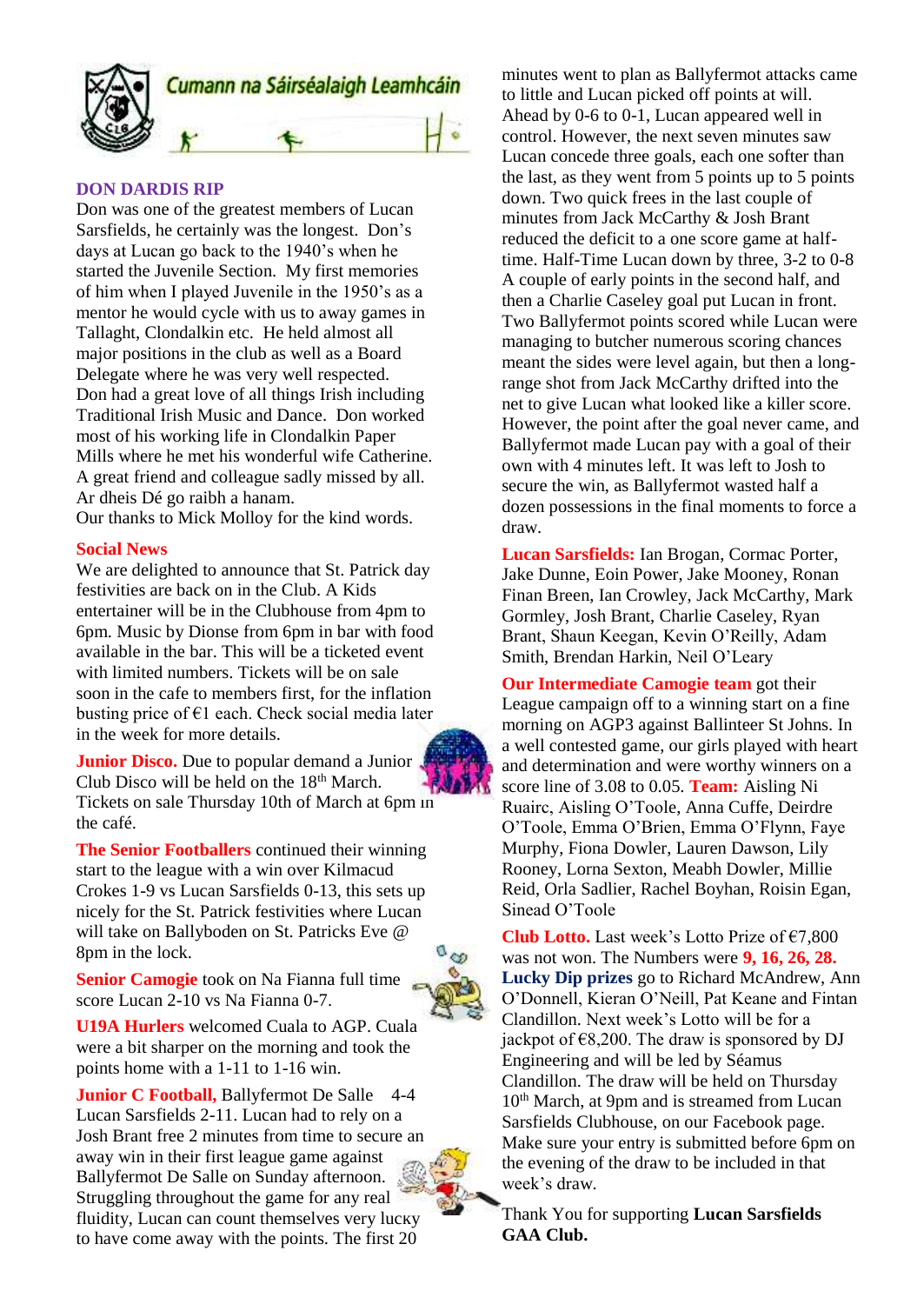

# **LUCAN PITCH & PUTT CLUB**

**Captains' Drive In.** Thursday 17th March is our Drive In and may we wish our Captain Gerry Ward, Lady Captain Adrienne Kelly and President Michael Purcell the very best for the year ahead. Our Drive In promises to be a great day – so come along and support your club and enjoy the music on St. Patrick's evening from 5.30 to 7.30.

**Membership Fees.** Membership Fees are now due and can be paid on line or at the clubhouse on a Tuesday morning or contact the Club Registrar – Martin Walsh.

### **New Members Welcome – Adults and**

**Juveniles.** Our Club is now open for membership. If you would like to join our Club please contact the Secretary in writing and we will be in touch with the relevant details by return. You can join as a family or individual or indeed you are more than welcome to call into the Club House and ask for any committee member who will be only too willing to discuss your enquiry – best time to call is at the weekend or contact us at [info@lucanpitchandputt.com](mailto:info@lucanpitchandputt.com)

**Sponsorship.** Members please note that our PRO – Andy Fitzgerald is seeking sponsorship of our tee boxes for the coming year. Please see Andy if you wish to sponsor a tee box.



Fáilte chuig an Nuachtlitir is déanaí ó Na Gaeil Óga, áit a bhfaighidh tú an t-eolas is  $5 - 1$ déanaí faoi gach rud atá ag tarlú inár bpobal bríomhar

### **Seachtain na Gaeilge**

Seo thíos líosta na n-imeachtaí a bheas á reáchtáil ag an gclub do Sheachtain na Gaeilge agus beidh fáilte romhat chuig imeacht ar bith! Cuir r-phost chuig Conán ar [pobal@nagaeiloga.ie](https://urldefense.com/v3/__https:/shoutout.wix.com/so/bfNz5EuRb/c?w=g7GmiePjrRaXuK34yGDAM27WJO-W6Yz1MoGUsfVA1JQ.eyJ1IjoibWFpbHRvOnBvYmFsQG5hZ2FlaWxvZ2EuaWUiLCJyIjoiMzVlYjQ5M2MtZDA1Zi00ZDU1LWIwNzMtZmYwYzNlNzM5YzE1IiwibSI6Im1haWwiLCJjIjoiNDAxMDNkYzctNjE3Ni00ZmEzLWI2NzgtZTUyYzRmOTNhM2M0In0__;!!KV6Wb-o!oknPrr5IKDrjd0cEDf54XJy3_mVWf8zJYHXWz1VK5zE7B4fUQed7Ugy3jkq_auUL$) chun tuilleadh eolais a fháil. Siúlóid Stairiúil - Dé Céadaoin 9ú - 9.10 am Beidh Siúlóid Stairiúil trí mheán na Gaeilge i Leamhcán ar 9.10 am le Liam Ryan Ceardlann Amhránaíochta - Déardaoin 10ú - 6.30 pm. Beidh Ceardlann Amhránaíochta do pháistí i Leabharlann Leamhcáin ó 6.30 pm go 7.30 pm le hEoin P. Ó Murchú. Cláraigh anseo: [https://www.eventbrite.ie/e/sean-nos-singing-for](https://urldefense.com/v3/__https:/shoutout.wix.com/so/bfNz5EuRb/c?w=pfitrriI6WIcGbcOeZgJ74a5q0oOHiKyd5_2Bz3H3ro.eyJ1IjoiaHR0cHM6Ly93d3cuZXZlbnRicml0ZS5pZS9lL3NlYW4tbm9zLXNpbmdpbmctZm9yLWNoaWxkcmVuLXRpY2tldHMtMjc4MjQyNjQwMjI3IiwiciI6IjM1ZWI0OTNjLWQwNWYtNGQ1NS1iMDczLWZmMGMzZTczOWMxNSIsIm0iOiJtYWlsIiwiYyI6IjQwMTAzZGM3LTYxNzYtNGZhMy1iNjc4LWU1MmM0ZjkzYTNjNCJ9__;!!KV6Wb-o!oknPrr5IKDrjd0cEDf54XJy3_mVWf8zJYHXWz1VK5zE7B4fUQed7Ugy3jkOI8H1c$)[children-tickets-278242640227](https://urldefense.com/v3/__https:/shoutout.wix.com/so/bfNz5EuRb/c?w=pfitrriI6WIcGbcOeZgJ74a5q0oOHiKyd5_2Bz3H3ro.eyJ1IjoiaHR0cHM6Ly93d3cuZXZlbnRicml0ZS5pZS9lL3NlYW4tbm9zLXNpbmdpbmctZm9yLWNoaWxkcmVuLXRpY2tldHMtMjc4MjQyNjQwMjI3IiwiciI6IjM1ZWI0OTNjLWQwNWYtNGQ1NS1iMDczLWZmMGMzZTczOWMxNSIsIm0iOiJtYWlsIiwiYyI6IjQwMTAzZGM3LTYxNzYtNGZhMy1iNjc4LWU1MmM0ZjkzYTNjNCJ9__;!!KV6Wb-o!oknPrr5IKDrjd0cEDf54XJy3_mVWf8zJYHXWz1VK5zE7B4fUQed7Ugy3jkOI8H1c$) 

Pop-Up Gaeltacht - Dé hAoine 11ú - 8 pm Beidh Pop-Up Gaeltacht sa The Penny Hill, Leamhcán

Pop-Up Gaeltacht - Dé hAoine 11ú - 8 pm Beidh Pop-Up Gaeltacht sa The Penny Hill, Leamhcán

Díanchúrsa Gaeilge - Dé hAoine 11ú/Dé Satharn 12ú

Beidh Díanchúrsa oíche Dé hAoine agus i rith an lae Dé Sathairn in éineacht le hÁras Chrónáin

Siúlóid Ghlantacháin - Dé Sathairn 12ú - 10 am Beidh an siúlóid ar siúl in éineacht le Tidy Towns, Lucan ar 10am

Rith Páirce na n-Óg - Dé Domhnaigh 13ú - 9.30 am

Beidh an rith ar siúl i bPáirc an Ghrifín in éineacht le Junior Parkrun, Grifeen Park ar 9.30am

Seisiún Ceoil - Dé Domhnaigh 13ú - 4 pm Beidh Seisiún Ceoil trí mheán na Gaeilge in Courtneys of Lucan

Malartú Traschultúrtha - Dé Máirt 15ú Beidh foireann faoi aois NGÓ agus South Dublin MAKTAB ag bualadh lena chéile Siúlóid Ghaeilge - Dé Céadaoin 16ú - 9.10 am Beidh siúlóid trí mheán na Gaeilge i bPairc an Ghrifín

Lá Fhéile Pádraig - Déardaoin 17ú Beidh an club ag glacadh páirte i bParáid Lá Fhéile Pádraig, Leamhcán agus ag teacht le chéile i nGaelscoil Naomh Pádraig ina dhiadh.

Historical Walk Wednesday 9th - 9.10am There will be a Historical Walk through Irish in Lucan at 9.10 with Liam Ryan

Irish Singing Workshop Thursday 10th - 6.30pm There will be an Irish Singing Workshop for children in Lucan Library with Eoin P Ó Murchú. Register here[: https://www.eventbrite.ie/e/sean](https://urldefense.com/v3/__https:/shoutout.wix.com/so/bfNz5EuRb/c?w=pfitrriI6WIcGbcOeZgJ74a5q0oOHiKyd5_2Bz3H3ro.eyJ1IjoiaHR0cHM6Ly93d3cuZXZlbnRicml0ZS5pZS9lL3NlYW4tbm9zLXNpbmdpbmctZm9yLWNoaWxkcmVuLXRpY2tldHMtMjc4MjQyNjQwMjI3IiwiciI6IjM1ZWI0OTNjLWQwNWYtNGQ1NS1iMDczLWZmMGMzZTczOWMxNSIsIm0iOiJtYWlsIiwiYyI6IjQwMTAzZGM3LTYxNzYtNGZhMy1iNjc4LWU1MmM0ZjkzYTNjNCJ9__;!!KV6Wb-o!oknPrr5IKDrjd0cEDf54XJy3_mVWf8zJYHXWz1VK5zE7B4fUQed7Ugy3jkOI8H1c$)[nos-singing-for-children-tickets-278242640227](https://urldefense.com/v3/__https:/shoutout.wix.com/so/bfNz5EuRb/c?w=pfitrriI6WIcGbcOeZgJ74a5q0oOHiKyd5_2Bz3H3ro.eyJ1IjoiaHR0cHM6Ly93d3cuZXZlbnRicml0ZS5pZS9lL3NlYW4tbm9zLXNpbmdpbmctZm9yLWNoaWxkcmVuLXRpY2tldHMtMjc4MjQyNjQwMjI3IiwiciI6IjM1ZWI0OTNjLWQwNWYtNGQ1NS1iMDczLWZmMGMzZTczOWMxNSIsIm0iOiJtYWlsIiwiYyI6IjQwMTAzZGM3LTYxNzYtNGZhMy1iNjc4LWU1MmM0ZjkzYTNjNCJ9__;!!KV6Wb-o!oknPrr5IKDrjd0cEDf54XJy3_mVWf8zJYHXWz1VK5zE7B4fUQed7Ugy3jkOI8H1c$) 

Pop-up Gaeltacht Friday 11th- 8pm There will be a pop-up Gaeltacht in The Penny Hill Leamhcán. Everyone is welcome!

Díanchúrsa Gaeilge Friday 11th/Saturday 12th There will be an intensive Irish course on Friday evening and Saturday in association with Arás Chrónáin

Litter Picking Walk Saturday 12th - 10am The walk will take place in Lucan in association with Tidy Towns Lucan

Rith Páirce na n-Óg Sunday 13th - 9.30am



The run will take place in Grifeen Park in assocation with Junior Parkrun Grifeen Park at 9.30am

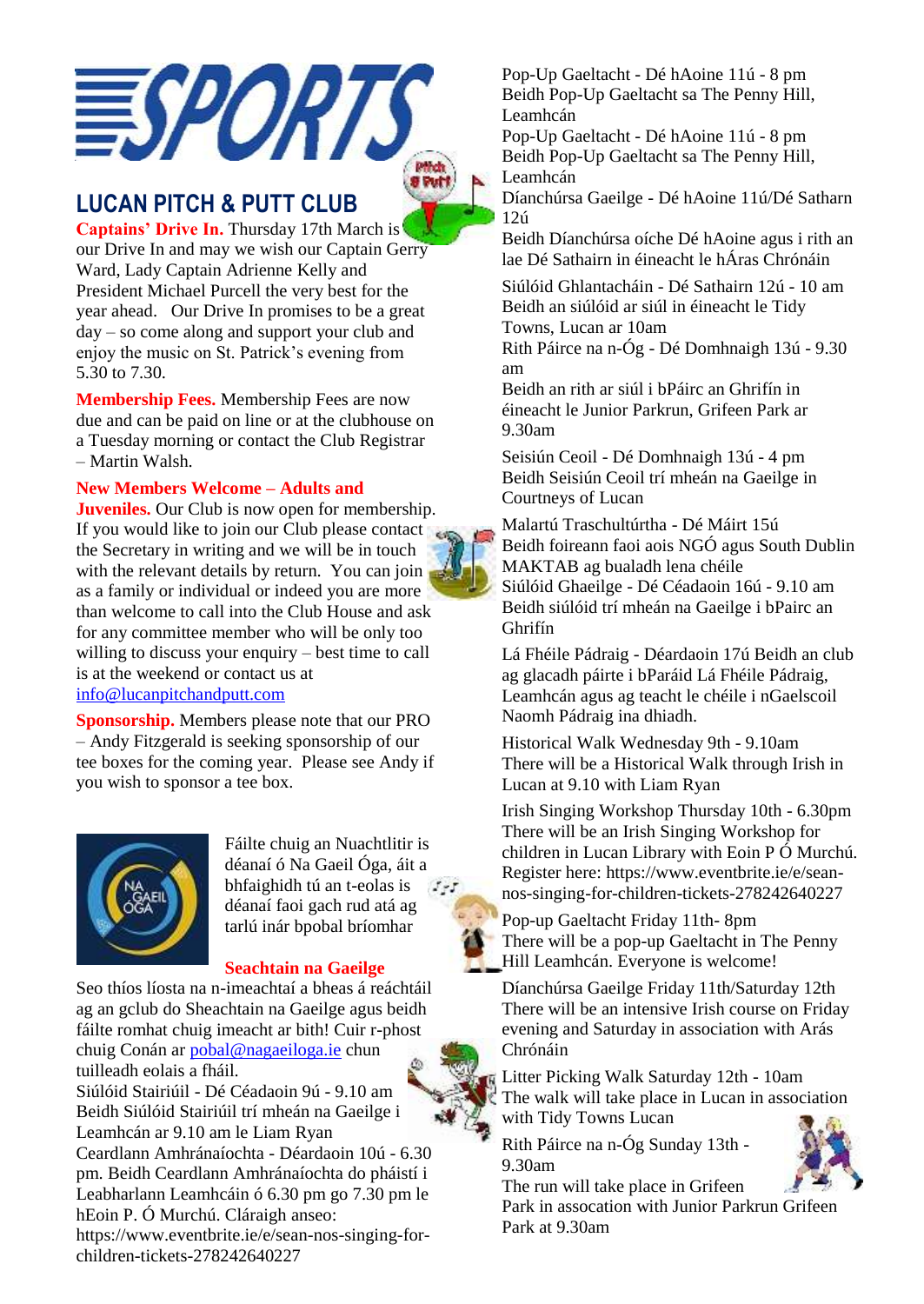# **LUCAN HARRIERS A.C.**

Lucan Harriers AC are doing a green mile over the track on Friday 18th from 10am to midday to raise funds for Ukraine. The idea is to get down to the track run a mile with your family/friends /community and raise fund towards the relief effort for Ukraine. The format will be the same as our Christmas morning Goal mile. Let's get out there and get it done.



Right now, thousands upon thousands of Ukrainian women, children and the elderly are amassing in the west of the country and flowing into neighbouring countries, namely Poland, Slovakia and Moldova.

The conflict has already seen over 160,000 people internally displaced and a mass exodus. In all, UNHCR estimates that as many as 5 million refugees could be generated by the conflict.

GOAL's teams are well positioned to deliver humanitarian services to those affected, but they need help to do so. We at Lucan Harriers AC are therefore kindly asking, as a special appeal, to give what you can to help what is a rapidly moving and deteriorating context and join us for a special Green GOAL Mile this St Patrick's Day to support our friends and neighbours in Ukraine



# *Examples of what your support can do:*

*• €50 can provide hygiene kits containing soap and other hygiene and sanitary items.*

*• €100 can provide food kits for families containing essentials for up to a month.*

*• €250 can provide refugee supports including psychosocial support, accommodation and resettlement services*

Please like and share wherever you can please [https://goal-ukraine-appeal.raisely.com/lucan](https://goal-ukraine-appeal.raisely.com/lucan-harriers-ac)[harriers-ac](https://goal-ukraine-appeal.raisely.com/lucan-harriers-ac)

### **Emer Higgins - TD**

78 The Orchard, Lucan[. 01 401 3416.](tel:014013416) **[Emer.higgins@oireachtas.ie](mailto:Emer.higgins@oireachtas.ie)**

**Public Consultation on Lucan Village:** SDCC has launched its public consultation on their proposals for the Village Green and Main Street Lucan, and upgrades to Lucan Weir.

Late last year I carried out a local survey to gather public opinion on the proposals and the removal of car parking spaces was the main concern raised with me by local businesses and local residents.

Now is your opportunity to formally have your say on these plans. You can view the full proposal including drawings and maps on the council's website where you can make your submission or you can do so by post to Senior Engineer, Roads Construction & Design, LUPT, South Dublin County Council, County Hall, Tallaght, Dublin 24 YNN5. Closing date March 3rd I have asked the Council for an update on their proposal around a one-way-system trial.

### **Cllr Paul Gogarty**

Tel: 087-2752489.

E-mail[: info@paulgogarty.com](mailto:info@paulgogarty.com)

**Emerging cycleway:** Residents living in the vicinity of "Esker Heights" (sic) received a leaflet from SDCC about the emerging preferred Canal Route Project cycleway link via Lucan-Newlands Road, through a new "Brookvale Park" at the top of the 'Jet Hill' and across to Dispensary Lane. More information will be available in due course. Having made submissions last year against plans to go through Cherbury Park, across Beech Park and towards Sarsfield Park opposite the layby, this route makes a bit more sense in terms of linking canals and a safer cycleway to the village; it will be subject to further consultation.

### **Lucan Village green works/parking proposals**

Over 440 submissions were made online, plus more in writing. Some interesting arguments have been made on both sides of the debate. My own contribution arguing the plan is premature can be found at this link online: [www.bit.ly/pglvg22](http://www.bit.ly/pglvg22)

### **Liona O'Toole – Independent**

087-2795274**. [lotoole@cllrs.sdublincoco.ie](mailto:lotoole@cllrs.sdublincoco.ie) [www.lotoole.com](http://www.lotoole.com/)**

**County Development Plan:** I tabled several motions for the County Development plan, most were passed/amended, other motions I co-signed with Cllrs Guss O'Connell and Paul Gogarty, working together to ensure we get the best policies in the draft and therefore benefiting the areas of Lucan, Adamstown and Clonburris. My motions for an SLO (special local objective) to have a Garda station in the Clonburris SDZ was also supported. These amendments will go out for public consultation in the next few months, any submissions made will be debated one last time with motions tabled in June. Huge thanks to all those that took the time to make submissions throughout the process. I will keep all updated on future dates, deadlines etc.